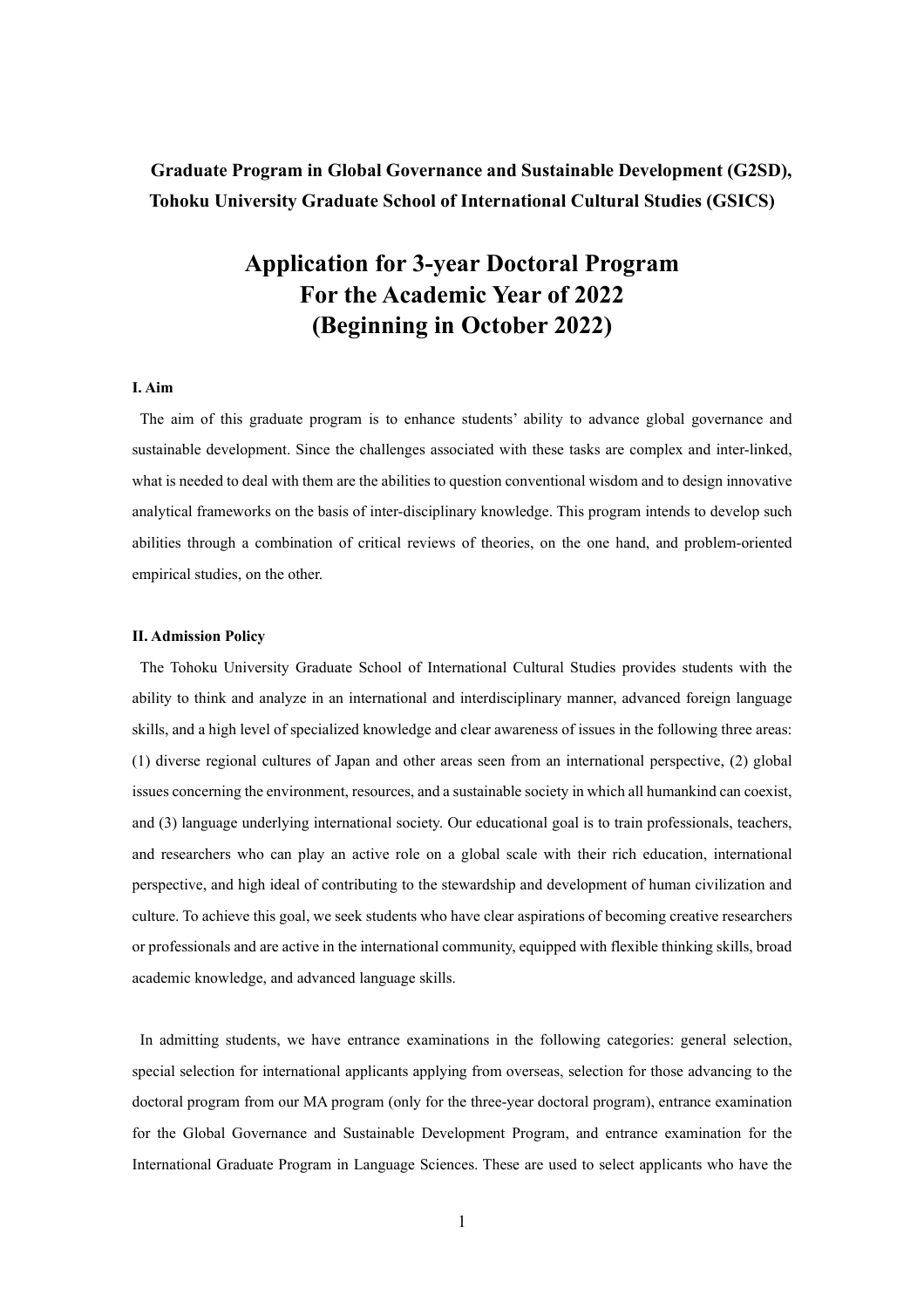advanced abilities and qualities needed to conduct research in line with the educational ideals/goals mentioned above.

In the entrance examination for the Global Governance and Sustainable Development Program, applicants are evaluated based on a review of their application materials and an interview. We examine whether they have the high-level English proficiency needed to study in the program (as English is the medium of instruction), the ability to think critically about today's social issues, and the ability to solve practical problems. These are given roughly equal weight.

We expect students to acquire broad knowledge in their areas of expertise, advanced foreign language skills, and the ability to conduct creative research before their enrollment.

# **III. Curriculum**

All courses in the Graduate Program in Global Governance and Sustainable Development are conducted in English. A minimum of 12 units of course work and completion of a Doctoral dissertation are required for the Doctoral degree.

#### **IV. Degree**

The degree offered is "Doctor of Philosophy (International Cultural Studies)" or "Doctor of Philosophy." Students will also be offered a certificate recognizing completion of the program.

#### **V. Application**

#### **1. Positions Available**:

Around 2 for the academic year 2022

Note 1: Admissions to the program take place every April and October. The descriptions in this document are applicable only to October 2022 admissions. For April 2023 admissions, please refer to documents to be published in the future.

### **2. Application Requirements**

Applicants for the 3-year Doctoral program should meet one of the following criteria:

(1) Those who have received, or will receive a Master's degree or professional degree by September 2022.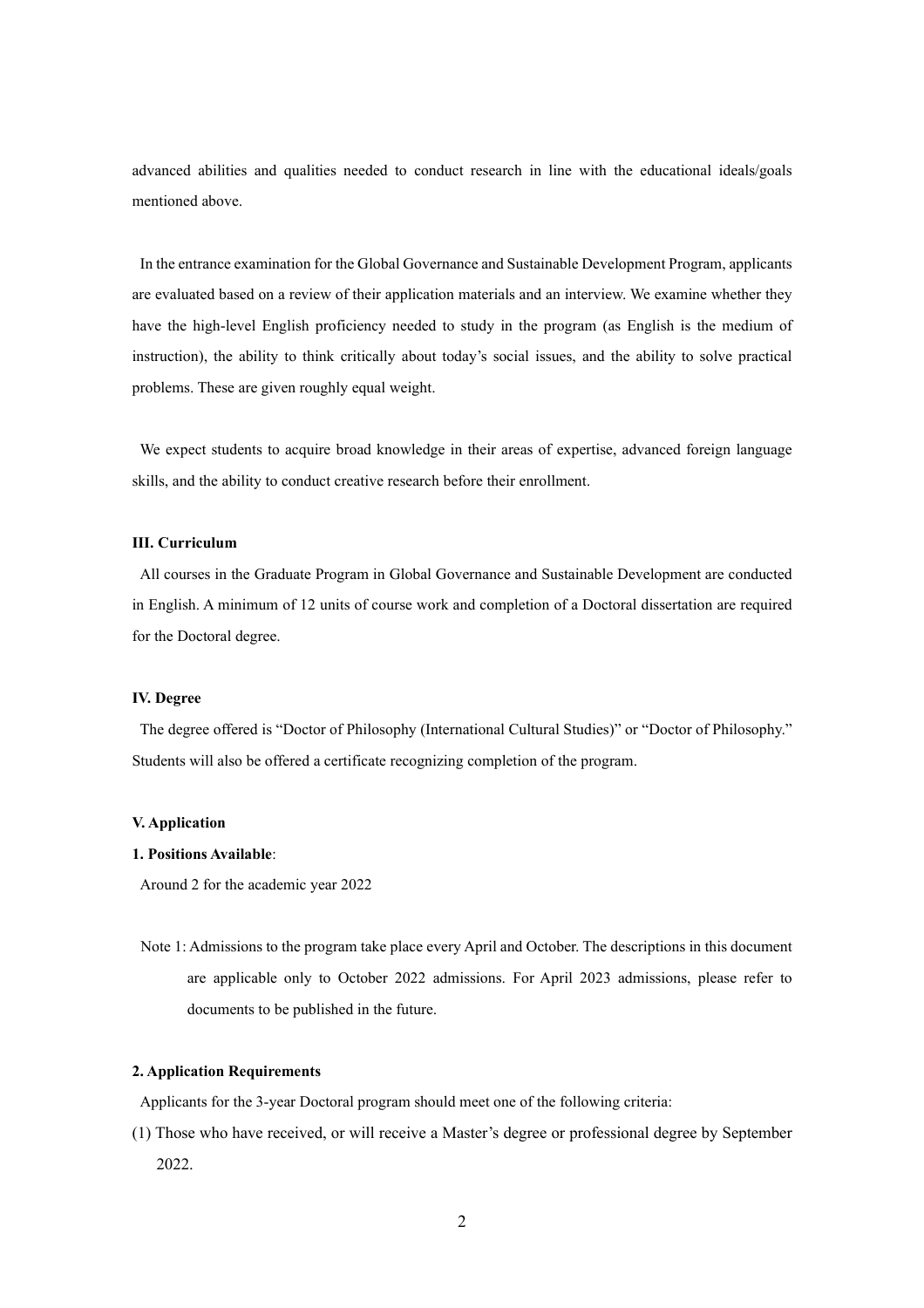- (2) Those who have received, or will receive a Master's degree or professional degree, or an equivalent degree from a graduate school in a foreign country by September 2022.
- (3) Those who have completed, or will complete a course conducted by an educational institution of a foreign country via distance learning while residing in Japan, and have received, or will receive a Master's degree or professional degree, or an equivalent degree from that course by September 2022.
- (4) Those who have completed, or will complete a graduate program of a foreign educational facility in Japan, which (i) has been approved by the educational system of that country to operate the graduate program and (ii) is designated separately by the Minister of Education, Culture, Sports, Science and Technology of Japan (henceforth 'the Minister'), and have received, or will receive a Master's degree, a professional degree, or an equivalent degree by September 2022.
- (5) Those who have completed, or will complete a program at the United Nations University, and have received, or will receive a Master's degree, or an equivalent degree by September 2022.
- (6) Those who have been designated by the Minister. (Notification No. 118 of 1989 from the Ministry of Education)
	- i) Those who have engaged in research activities for 2 years or longer in universities or research institutes, etc., after graduating from a university, and who are judged, according to the applicants' research activities, to have reached a standard of achievement equivalent to or above the status of a Master's degree or professional degree.
	- ii) Those who have engaged in research activities for 2 years or longer in universities or research institutes, etc., after completing 16 years of school education in a foreign country, or after completing 16 years of school education by finishing a course conducted by a foreign university via distance learning while residing in Japan, and who are judged by the GSICS, according to the applicants' research activities, to have reached a standard of achievement equivalent to or above the status of a Master's degree or professional degree.
- (7) Those whose academic abilities are judged by the GSICS, based on GSICS's individual qualification examination, to be equal to or greater than those of a person with a Master's degree or professional degree, and who are 24 years of age or older at the end of September 2022.
- Notes 1: Applicants who will receive a Master's degree from a graduate school of Tohoku University (including GSICS) shall fall under qualification (1) above, and are exempt from the fees for application and admission.
- Note 2: Applicants that fall under qualification (6) or (7) must undergo a pre-qualification examination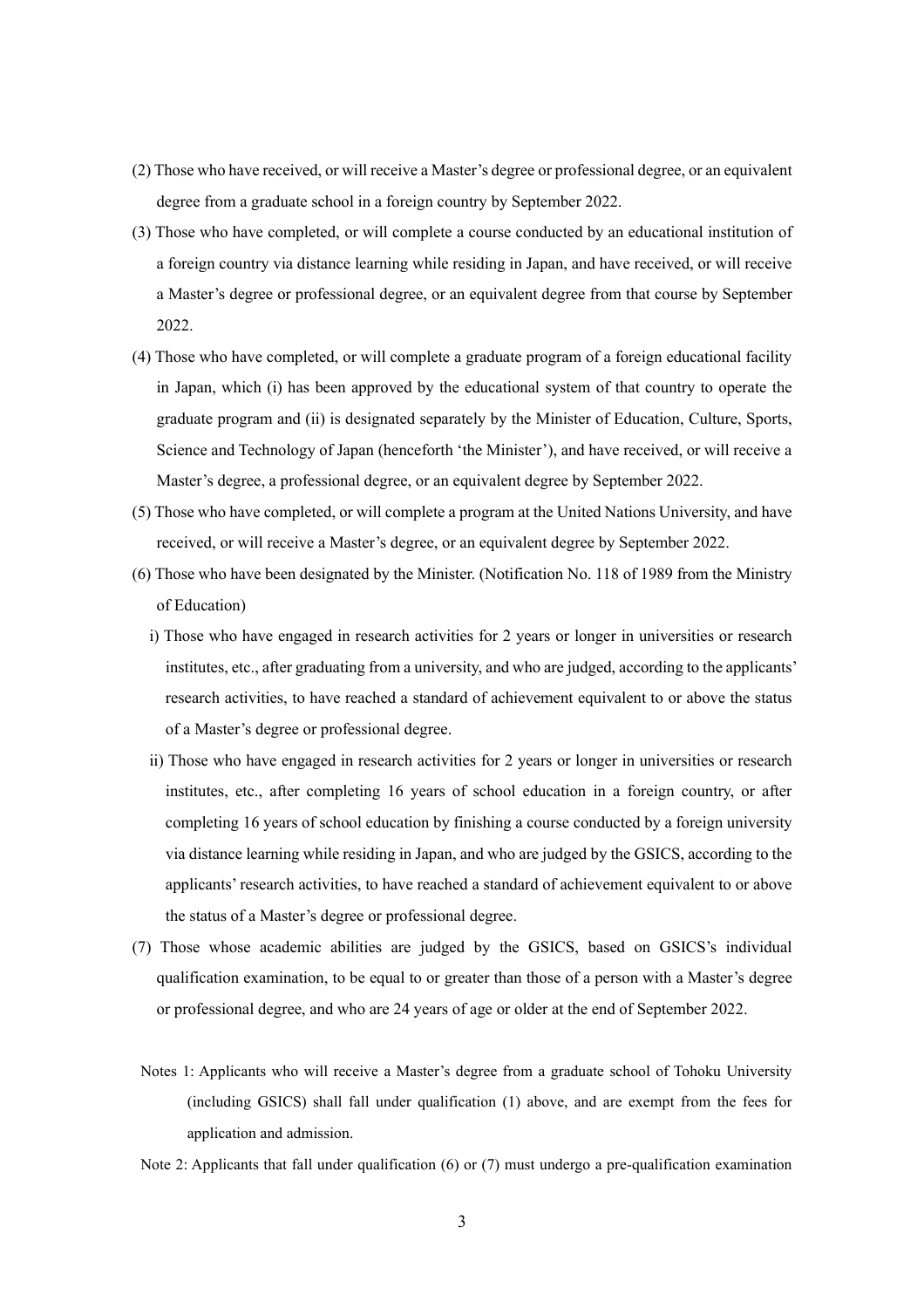and are required to submit the designated documents for this purpose to the GSICS Office of Academic Affairs by February 28, 2022.

Please contact the GSICS Office of Academic Affairs for inquiries regarding application qualifications. See page 9 for contact information.

#### **3. Application Procedures**

#### **(1) Application Documents**

- **a) Application Form**: Complete the prescribed form in English electronically and print it out. The date and signature must be handwritten.
- **b) Photograph**: Use the prescribed form. The photo must have been taken within 3 months prior to the date on which you submit your application. It must not be edited or altered in any way.
- **c) Certificate of Graduation (or Expected Graduation)**: A certificate written in either English or Japanese. In the case where the original certificate is in a language other than English or Japanese, attach the original.
- **d) Academic Transcript**: The transcript must be issued in either English or Japanese from the graduate school where your Master's degree was or will be conferred, and which bears the graduate school's official seal on it. In the case where the original transcript is in a language other than English or Japanese, attach the original.
- **e) Research Plan**: Describe your research plan in English using A4 size sheets of paper in 2,000 words or less.
- **f) Sample Research Paper Written in English**: You can submit the full text of your Master's thesis written in English as a sample research paper.
- **g) Both (A) Full Text and (B) Abstract of either your Master's Thesis or Equivalent Research Paper:** The abstract shall be written in English using A4 size sheets of paper in 2,000 words or less. If you submit the full text of your Master's thesis or equivalent research paper as a sample research paper for document f), you do not need to submit the full text for document g).
- **h) Photocopy of Formal Certificate of TOEFL® Test Score (iBT or ITP) or TOEIC® Test Score (Listening & Reading Test or Listening & Reading IP Test) or IELTS™ Band Score (academic)**: For applicants for whom English is a foreign language.
- **i) Two Letters of Reference**: The letters shall be written in either English or Japanese. The original letter(s) shall be enclosed in an envelope and sealed with the signature or personal seal of the referee(s). One of the letters shall be written by one of your academic advisors of the university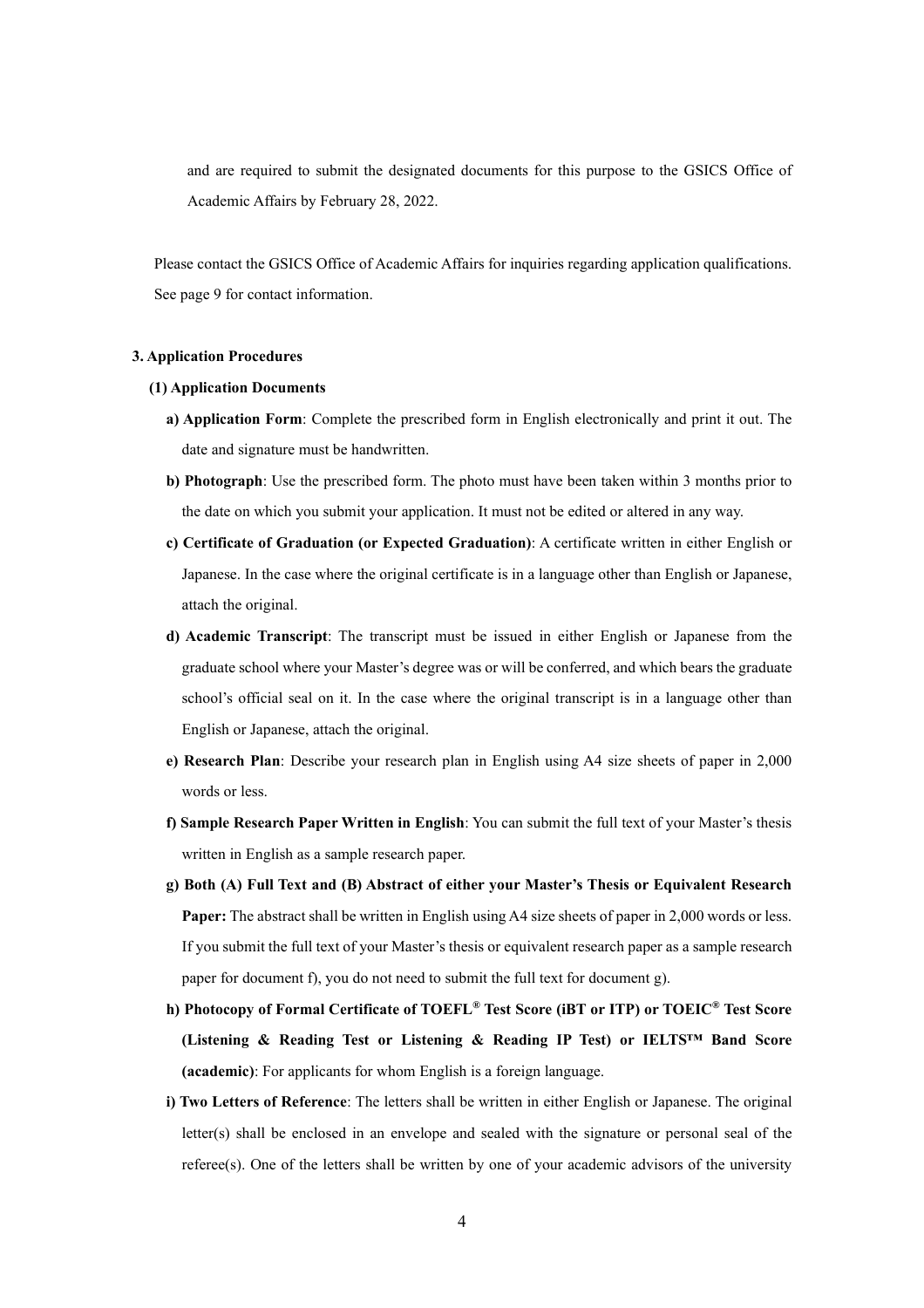where your Master's degree was or will be conferred.

- **j) Statement of Financial Security**: For foreign applicants living abroad at the time of application; example: a tax return, bank certificate, or personal financial statement showing a sufficient financial base for studying abroad.
- **k) Certificate of Residence**: For applicants who are foreign residents of Japan at the time of application and who have lived in Japan for more than 90 days. The certificate is to be issued by the head of the local municipality, must contain your resident status and must have been issued within 3 months prior to the date on which you submit your application.
- **l) Certificate of Government sponsored Foreign Student Status**: For foreign applicants who are studying in another Japanese university as a foreign student sponsored by the Japanese government.

#### **m) Application Fee ¥30,000**:

1) Applicants residing in Japan are to pay the application fee via ATM or online bank transfer. The account information is as follows:

> Bank: MUFG bank (Bank code: 0005) Branch: Wakatake branch (Branch code: 809) Account type: Savings account (普通) Account number: 2259370 Account holder's name: 国立大学法人東北大学 (Kana: ダイ)トウホクダイガウ) Payment deadline: April 14, 2022

\* Please make sure to enter "KD" and your name in the payer's column.

e.g., KD \*\*\*\*\*\*\* \*\*\*\*\*\*\* (Your name in *katakana*) Family name First name

- \* Please cover the bank transfer fee yourself.
- \* Foreign remittances cannot be made to this bank account.
- \* If you have paid the application fee but decide not to apply for any reason, please contact the GSICS Office of Academic Affairs by April 20, 2022.
- \* Please submit a copy of the receipt, ATM receipt or a screenshot of online banking that shows your bank account, the amount you paid, the date of transfer and the payer name.
- 2) Applicants residing abroad are to pay the application fee online via credit card. We will inform you of the online credit card payment method after we have received your other application documents.
- 3) Applicants sponsored by the Japanese government are exempted from paying the application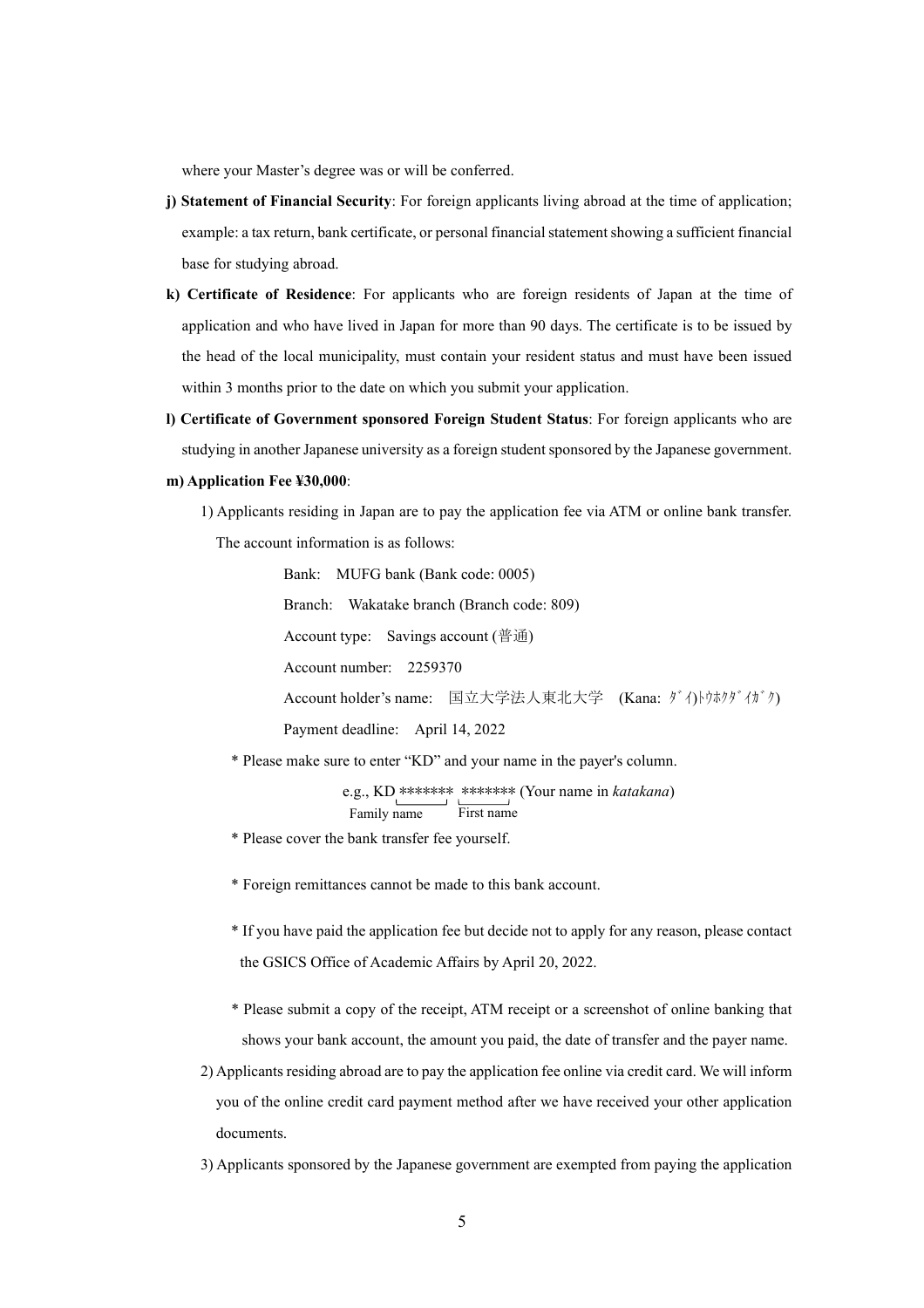fee.

- **n) Letter of Approval**: If you have a full-time job at the time of application, you must submit a letter of approval for your application and enrollment in GSICS issued by a supervisor or manager at your place of employment.
- Note 1: Incomplete applications will not be accepted. After we receive your application documents, no corrections are permitted. The application fee is non-refundable.
- Note 2: All certificate and the academic transcript must be the original documents. Photocopies, digital files, and printed documents from digital files are not considered original. Application documents will not be returned unless you specifically request that we do so.
	- \* If you are submitting documents such as your diploma that cannot be reissued and therefore want them returned to you, please notify the GSICS Office of Academic Affairs Section of this when you submit your application.
- Note 3: The document number (e.g., a,  $g(A)$ ) should be clearly marked in the upper right corner of each document.
- Note 4: Current GSICS students who wish to apply for this program are not required to submit application documents  $f$ ,  $g$ ,  $h$ ,  $i$ ) and m).
- Note 5: We will not accept an IELTS™ Band Score (academic) older than two years at the time of application. Although we will accept a TOEFL® (iBT or ITP) or TOEIC® test score (Listening  $\&$ Reading Test or Listening & Reading IP Test) older than two years at time of application, applicants are strongly recommended to submit their most recent scores. We only accept TOEFL iBT® scores from a single test date, not MyBest™ scores.
- Note 6: You must submit the certificate, academic transcript, and letters of reference yourself. We will not accept any documents sent directly from the issuing university or an individual other than yourself.
- Note 7: Please clip together multi-page documents. Please do not use glue or staples. Your Master's thesis should be submitted as a printout of the original copy and the pages should be clipped together. Please do not submit a bound copy.
- Note 8: After admission, students will belong to one of four GSICS departments (Department of Asian and African Studies, Department of International Politics and Economy, Department of International Environment and Resources Policy, and Department of Multiculturalism) based upon their choice on the application form and will be granted use of that department's facilities. In principle, applicants are expected to choose the department that is overseen by their prospective supervisor.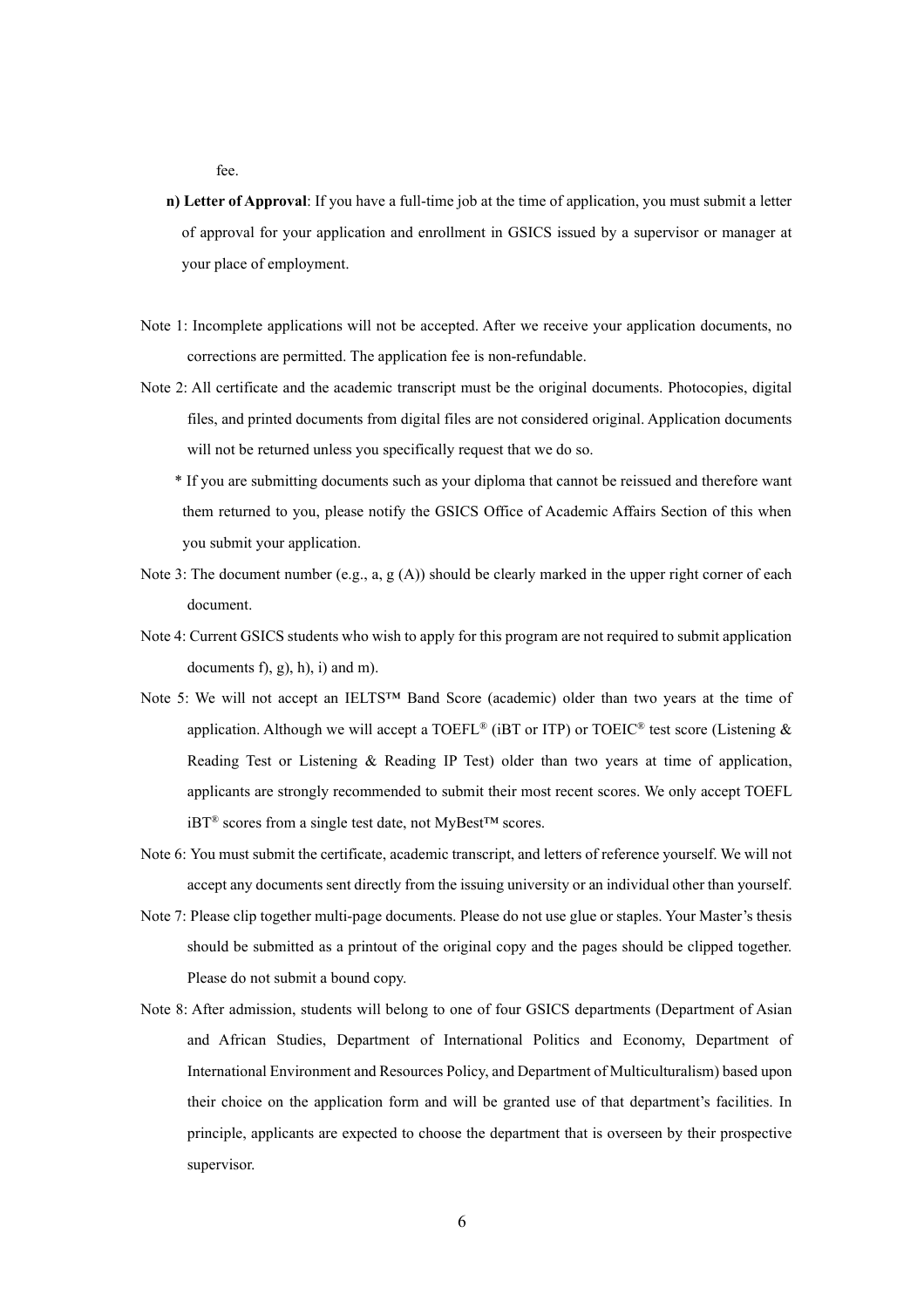#### **(2) Submission of Application Documents**

All application documents must be received between February 28, 2022 and April 15, 2022. If any part of the application is found to contain fraudulent information, the application will be automatically rejected. In the case that an applicant makes a false statement in the application documents, the applicant may have his or her admission revoked even after admission.

- Note 1: It is strongly recommended that applicants, prior to application, contact and consult their prospective supervisors about their post-admission research plans.
- Note 2: All application documents should be sent together by registered mail, with the words "Application
	- Documents Enclosed" written in red on the envelope, to the following address:
		- Office of Academic Affairs
		- Graduate School of International Cultural Studies, Tohoku University
		- 41 Kawauchi, Aoba-ku, Sendai 980-8576, Japan

#### **4. Screening Method**

Applicants are screened on the basis of a comprehensive evaluation of the application documents (including their academic transcript and research plan), English proficiency, and an interview conducted through an online video conference system in May or June 2022. The interview will be conducted in English or Japanese depending on the applicant's preference, although some or all questions may be asked in English. Applicants are required to make an oral presentation on their previous research achievements, such as their Master's thesis, and their future research plan, and may also be asked some questions regarding basic knowledge on their research topics in the interview. Applicants will be notified of the details of the interview such as time and date after we have received your application documents.

# **5. Announcement of Acceptance and Enrollment**

- (a) The results of the screening will be posted on the GSICS website at 5:00 pm JST on June 15, 2022. (http://www.intcul.tohoku.ac.jp/english/admission/successful\_applicants.html)
- (b) Documents needed for enrollment will be sent to successful applicants. All enrollment procedures are to be completed by late September, 2022.
- (c) Successful applicants are requested to pay the following fees at the time of registration:
	- ① Admission Fee: ¥282,000
		- Note: Successful applicants who are currently enrolled in GSICS are not required to pay the admission fee.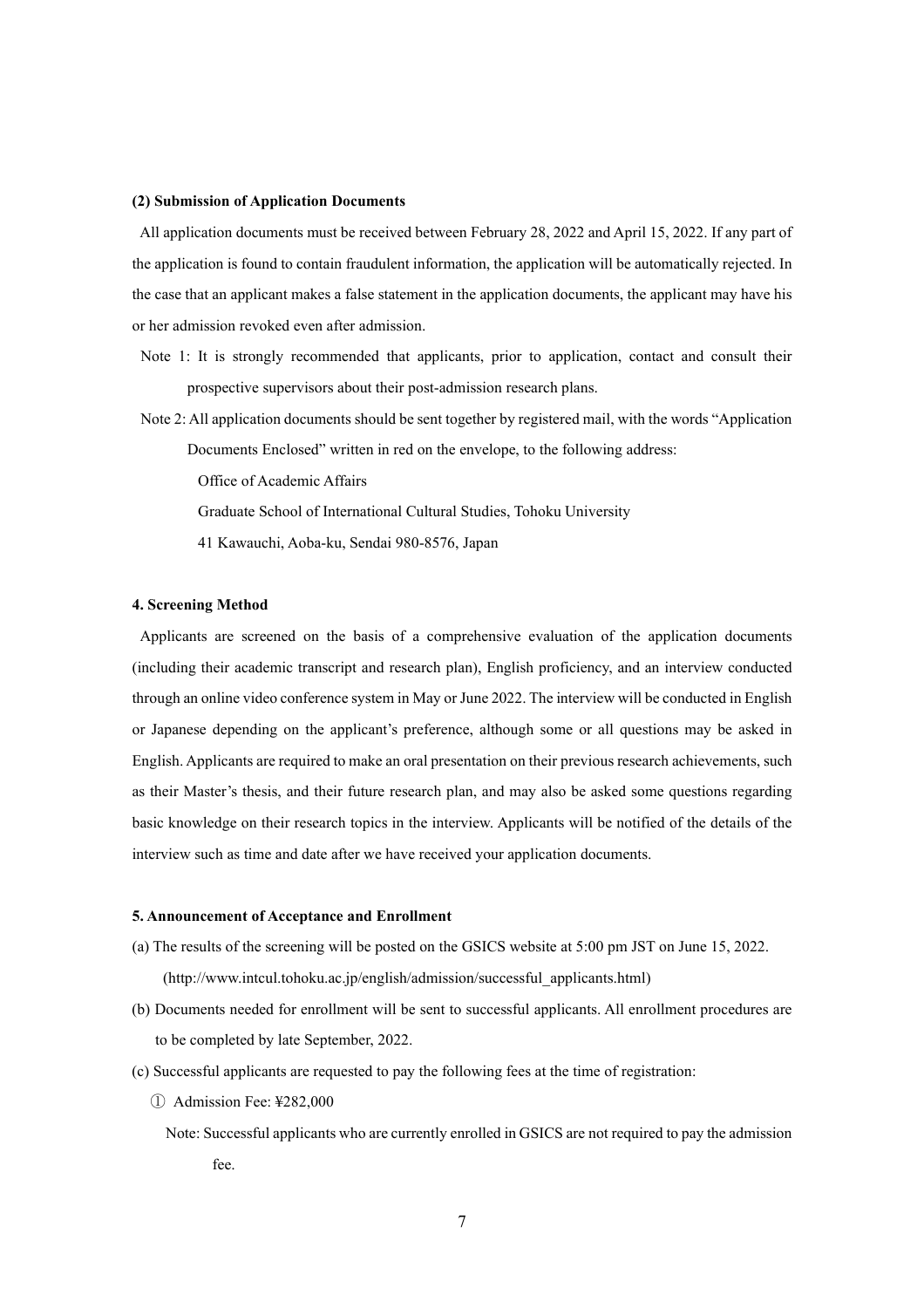- ② Tuition Fee: ¥ 267,900 (half of the annual tuition fee ¥535,800)
	- Note 1: In the case that the tuition fee is revised during your period of study, you will be charged the revised tuition fee from the date of revision.

Note 2: Information on exemption of admission or tuition fees is included in document (b).

③ Insurance and other expenses: There is a ¥3,620 fee for Gakkensai and Gakkenbai insurance. There is also a ¥33,370 fee for foreign student insurance for foreign students. In addition, there is a ¥8,000 fee for joining the Tohoku University Alumni Association (¥6,000 for those who completed their undergraduate studies or graduate studies for Master's degree at Tohoku University). Further details will be provided in the admission documents. All fees are current as of October 1, 2021 and indicate the total fee for all three years.

#### **6. Long-Term Course Program**

We have adopted a Long-Term Course Program for students who have difficulty completing the course in the normal 3 years due to concurrent employment, housework, caregiving and so on. Though the Doctoral Program normally lasts 3 years, it can be extended to 6 years. Those who wish to extend their period of study from 3 years to 6 years may apply to enroll as Long-Term Course Students. Note that the maximum period of residency for the Doctoral Program is 6 years. Those who wish to enroll in the Long-Term Course Program must follow the instructions in the notification of acceptance, which will be delivered by mail after the announcement of acceptance, and submit the prescribed documents when conducting the other entrance procedures.

Coursework for students who are deemed eligible for the Long-Term Course Program is set in accordance with the curriculum and time schedule for regular students.

The annual tuition fee for long-term course students is calculated as follows: the total amount of tuition fees for the standard term of study (3 years) is divided across full length of the extended term of study (6 years). For details, please contact the GSICS Office of Academic Affairs.

#### **7. Handling of Personal Information**

- (1) All personal information submitted by applicants for the admission procedures will be used solely for academic purposes, such as the selection of applicants, enrollment procedures, post-enrollment student support and academic advice.
- (2) Personal information used to screen applicants will be handled with care as per Tohoku University's regulations on personal information protection and will not be disclosed to any third party without the applicant's consent.